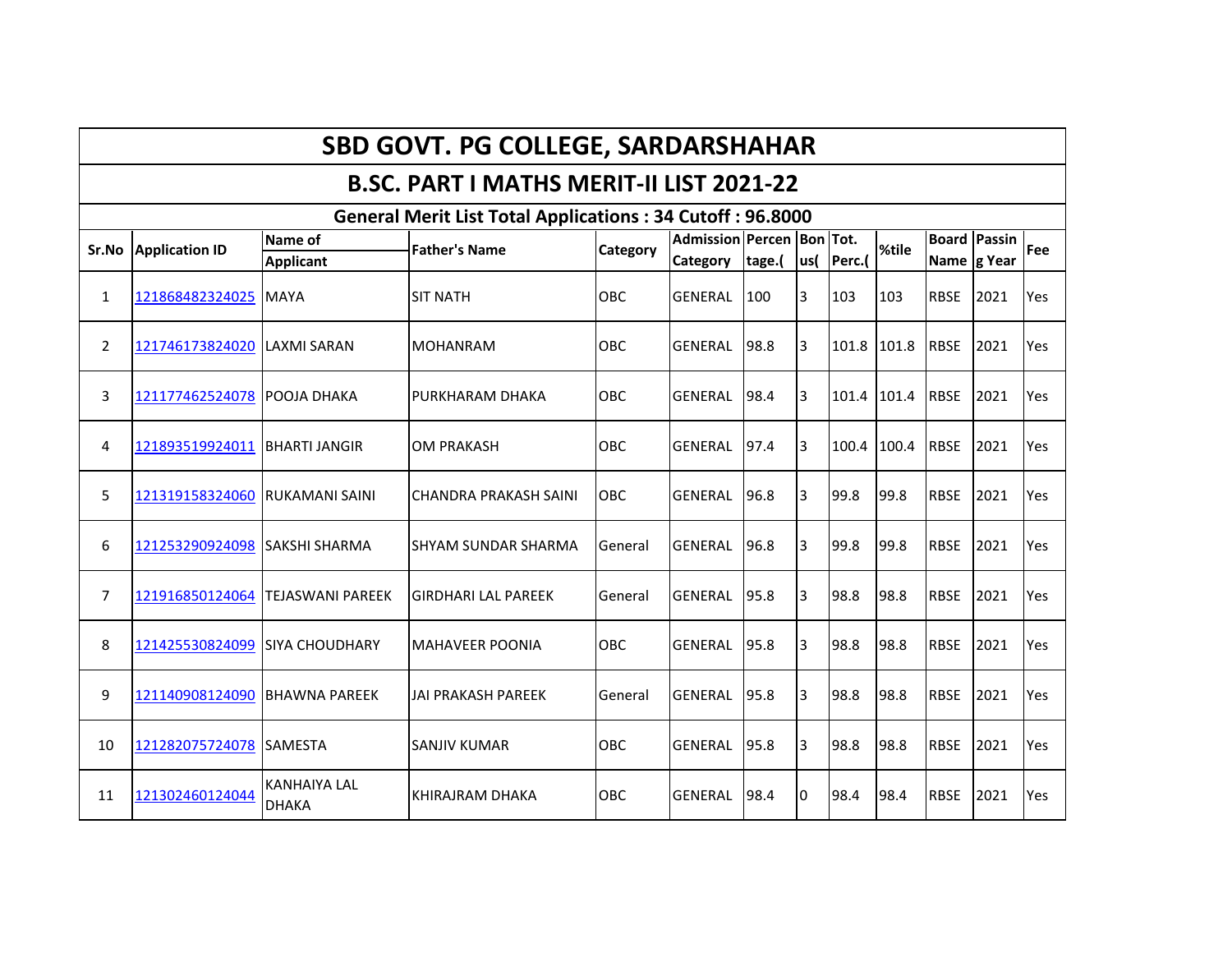| 12 | 121544709224079            | <b>IBRAHAMDEV SARAN</b>         | <b>BIRBALRAM SARAN</b>     | <b>OBC</b> | GENERAL        | 98.4 | Iо | 98.4 | 98.4 | <b>RBSE</b> | 2021 | Yes        |
|----|----------------------------|---------------------------------|----------------------------|------------|----------------|------|----|------|------|-------------|------|------------|
| 13 | 121553653324068            | <b>SUNIL KUMAR</b>              | <b>GOURI SHANKAR</b>       | OBC        | <b>GENERAL</b> | 98.4 | 10 | 98.4 | 98.4 | <b>RBSE</b> | 2021 | Yes        |
| 14 | 121475972224035            | LAXMI NARAYAN                   | LEKHRAM DEHRU              | OBC        | <b>GENERAL</b> | 98.4 | IО | 98.4 | 98.4 | <b>RBSE</b> | 2021 | <b>Yes</b> |
| 15 | 121958337924073            | <b>JYOTI RAJPUROHIT</b>         | <b>BHANWAR LAL</b>         | General    | <b>GENERAL</b> | 95.2 | 3  | 98.2 | 98.2 | <b>RBSE</b> | 2021 | Yes        |
| 16 | 121881774924014 POOJA      |                                 | <b>BHAGURAM</b>            | OBC        | <b>GENERAL</b> | 95.2 | l3 | 98.2 | 98.2 | <b>RBSE</b> | 2021 | Yes        |
| 17 |                            | 121473623124035 SAMRIDDHI VERMA | NIRMAL VERMA               | OBC        | <b>GENERAL</b> | 94.8 | 3  | 97.8 | 97.8 | <b>RBSE</b> | 2021 | Yes        |
| 18 | 121951756024036            | <b>IHEMA SAHRMA</b>             | ISANJAY KUMAR              | General    | <b>GENERAL</b> | 94.8 | IЗ | 97.8 | 97.8 | <b>RBSE</b> | 2021 | Yes        |
| 19 | 121972902924054            | <b>VIJENDRA PAREEK</b>          | <b>GAURISHANKAR</b>        | General    | <b>GENERAL</b> | 97.4 | IО | 97.4 | 97.4 | <b>RBSE</b> | 2021 | Yes        |
| 20 | 121613735524081            | <b>SONU SWAMI</b>               | <b>SANWAR MAL SWAMI</b>    | OBC        | <b>GENERAL</b> | 97.4 | IО | 97.4 | 97.4 | <b>RBSE</b> | 2021 | Yes        |
| 21 | 121374650024040            | <b>IGANGA GUNSAI</b>            | <b>GIRDHARI GAR GUNSAI</b> | OBC        | <b>GENERAL</b> | 94.2 | 3  | 97.2 | 97.2 | <b>RBSE</b> | 2021 | Yes        |
| 22 | 121417994624043            | <b>HEMLATA JOGI</b>             | <b>BHAGAWAN NATH</b>       | OBC        | <b>GENERAL</b> | 94.2 | 3  | 97.2 | 97.2 | <b>RBSE</b> | 2021 | Yes        |
| 23 | 121235041724076            | <b>SHER BANO</b>                | <b>JAMALDDIN</b>           | OBC        | <b>GENERAL</b> | 94.2 | 3  | 97.2 | 97.2 | <b>RBSE</b> | 2021 | Yes        |
| 24 | 121572171324066 BANWRI LAL |                                 | <b>PREM DAS</b>            | OBC        | GENERAL        | 96.8 | IО | 96.8 | 96.8 | <b>RBSE</b> | 2021 | Yes        |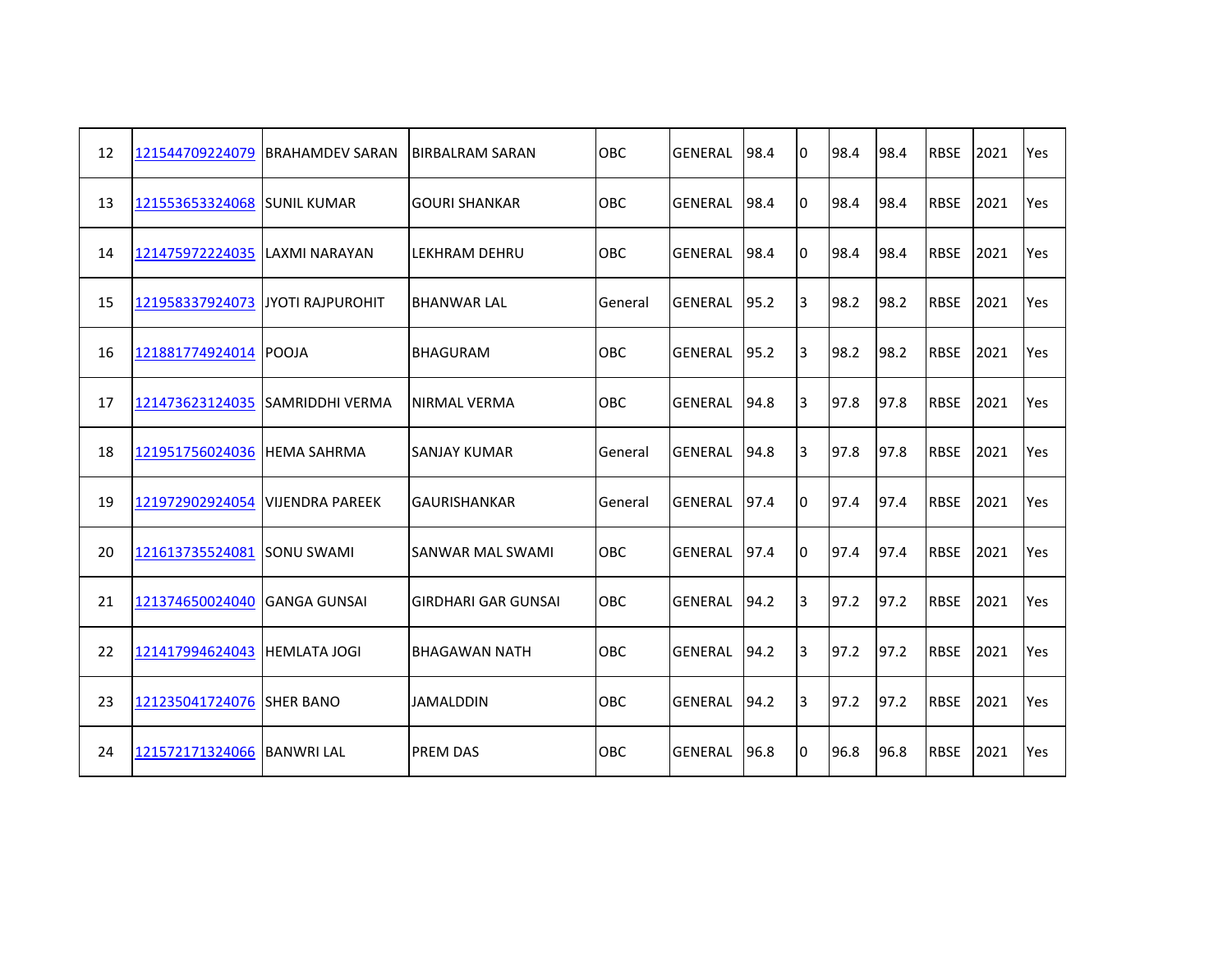| 25 | 121640464124033                | <b>IDEVANK SARAWAG</b>               | DHARM CHAND JAT            | General    | <b>GENERAL</b> | 96.8 | 10 | 96.8 | 96.8 | <b>RBSE</b> | 2021 | Yes |
|----|--------------------------------|--------------------------------------|----------------------------|------------|----------------|------|----|------|------|-------------|------|-----|
| 26 | 121231929424022                | <b>IDINESH ECHARA</b>                | IBHURARAM ECHARA           | <b>OBC</b> | <b>GENERAL</b> | 96.8 | 10 | 96.8 | 96.8 | <b>RBSE</b> | 2021 | Yes |
| 27 | 121244043424095                | lindraj saran                        | ramkaran saran             | OBC        | <b>GENERAL</b> | 96.8 | 10 | 96.8 | 96.8 | <b>RBSE</b> | 2021 | Yes |
| 28 | 121195560124094                | <b>RADHAKRISHAN</b><br><b>GODARA</b> | <b>I</b> CHETAN RAM GODARA | OBC        | <b>GENERAL</b> | 96.8 | I٥ | 96.8 | 96.8 | <b>RBSE</b> | 2021 | Yes |
| 29 | 121528173224012                | <b>KALICHARAN</b>                    | <b>SULTANRAM</b>           | OBC        | <b>GENERAL</b> | 96.8 | 10 | 96.8 | 96.8 | <b>RBSE</b> | 2021 | Yes |
| 30 | 121465846124017                | <b>PAWAN KUMAR</b><br><b>JAKHAR</b>  | <b>CHUNNI LAL</b>          | <b>OBC</b> | <b>GENERAL</b> | 96.8 | I٥ | 96.8 | 96.8 | <b>RBSE</b> | 2021 | Yes |
| 31 | 121786464224038                | <b>RADHESHAYAM</b><br><b>SHARMA</b>  | KISHAN LAL SHARMA          | General    | <b>GENERAL</b> | 96.8 | I٥ | 96.8 | 96.8 | <b>RBSE</b> | 2021 | Yes |
| 32 | 121368619124072                | IGORI SHANKAR NAI                    | KALU RAM NAI               | <b>OBC</b> | <b>GENERAL</b> | 96.8 | I٥ | 96.8 | 96.8 | <b>RBSE</b> | 2021 | Yes |
| 33 | 121982549924055                | <b>IDHARAMPAL SINGH</b>              | <b>NARPAT SINGH</b>        | General    | <b>GENERAL</b> | 96.8 | 10 | 96.8 | 96.8 | <b>RBSE</b> | 2021 | Yes |
| 34 | 121191218624022 ROHITASH LAMBA |                                      | <b>JESA RAM</b>            | <b>OBC</b> | GENERAL        | 96.8 | I٥ | 96.8 | 96.8 | <b>RBSE</b> | 2021 | Yes |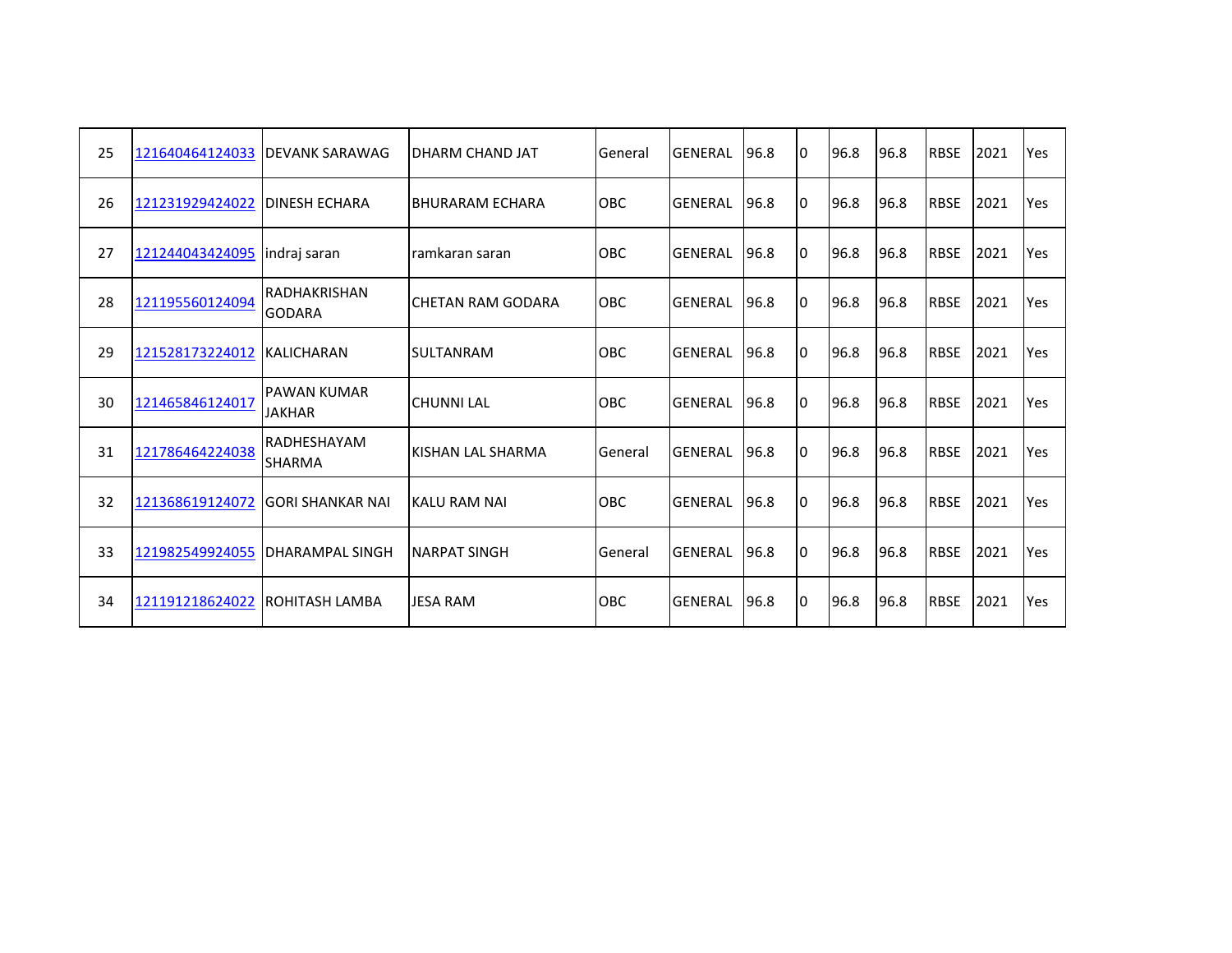|                | <b>EWS Merit List Total Applications: 8 Cutoff: 90.0000</b> |                                   |                                  |                 |                  |                   |            |                    |       |             |                     |             |  |  |
|----------------|-------------------------------------------------------------|-----------------------------------|----------------------------------|-----------------|------------------|-------------------|------------|--------------------|-------|-------------|---------------------|-------------|--|--|
|                |                                                             | Name of                           |                                  |                 | <b>Admission</b> | Percen  Bon  Tot. |            |                    |       |             | <b>Board Passin</b> |             |  |  |
|                | Sr.No   Application ID                                      | <b>Applicant</b>                  | <b>Father's Name</b>             | <b>Category</b> | <b>Category</b>  | tage.(<br>%       | lus(<br>%) | Perc.(<br>$\infty$ | %tile | Name g Year |                     | <b>IFee</b> |  |  |
| 1              | 121440184524034                                             | IVIDISHA SHARMA                   | IPAWAN KUMAR SHARMA              | <b>General</b>  | <b>EWS</b>       | 93.6              | I3         | 96.6               | 96.6  | <b>RBSE</b> | 2021                | Yes         |  |  |
| $\overline{2}$ | 121330249724041                                             | <b>IVISHWAM PAREEK</b>            | <b>AMIT PAREEK</b>               | General         | <b>EWS</b>       | 95.8              | 10         | 95.8               | 95.8  | <b>RBSE</b> | 2021                | Yes         |  |  |
| 3              | 121178579524048                                             | CHANDRA SHEKHAR<br><b>SINGH</b>   | INARAYAN SINGH SISODIYA          | General         | <b>EWS</b>       | 95                | I0         | 95                 | 195   | <b>RBSE</b> | 2021                | Yes         |  |  |
| 4              | 121744197424011                                             | lGAJENDRA SINGH<br><b>RAJAWAT</b> | IRAJENDRA SINGH RAJAWAT IGeneral |                 | <b>EWS</b>       | 93.6              | 10         | 93.6               | 93.6  | <b>RBSE</b> | 2021                | Yes         |  |  |
| 5              | 121633158324099                                             | <b>IMONIKA</b>                    | <b>PUNAM CHAND</b>               | General         | <b>EWS</b>       | 89.6              | 3          | 92.6               | 92.6  | <b>RBSE</b> | 2021                | Yes         |  |  |
| 6              | 121323688524087                                             | <b>IGAUTAM PAREEK</b>             | <b>RAJKUMAR</b>                  | General         | <b>EWS</b>       | 91                | 10         | 91                 | 91    | <b>RBSE</b> | 2021                | Yes         |  |  |
| 7              | 121894698824028                                             | <b>JAYPAL SINGH</b>               | <b>KISHOR SINGH</b>              | General         | <b>EWS</b>       | 90.6              | 10         | 90.6               | 90.6  | <b>RBSE</b> | 2021                | Yes         |  |  |
| 8              | 121101564024078                                             | IGIRISH KUMAR                     | <b>BHERARAM</b>                  | General         | <b>EWS</b>       | 90                |            | 190                | 190   | <b>RBSE</b> | 2021                | Yes         |  |  |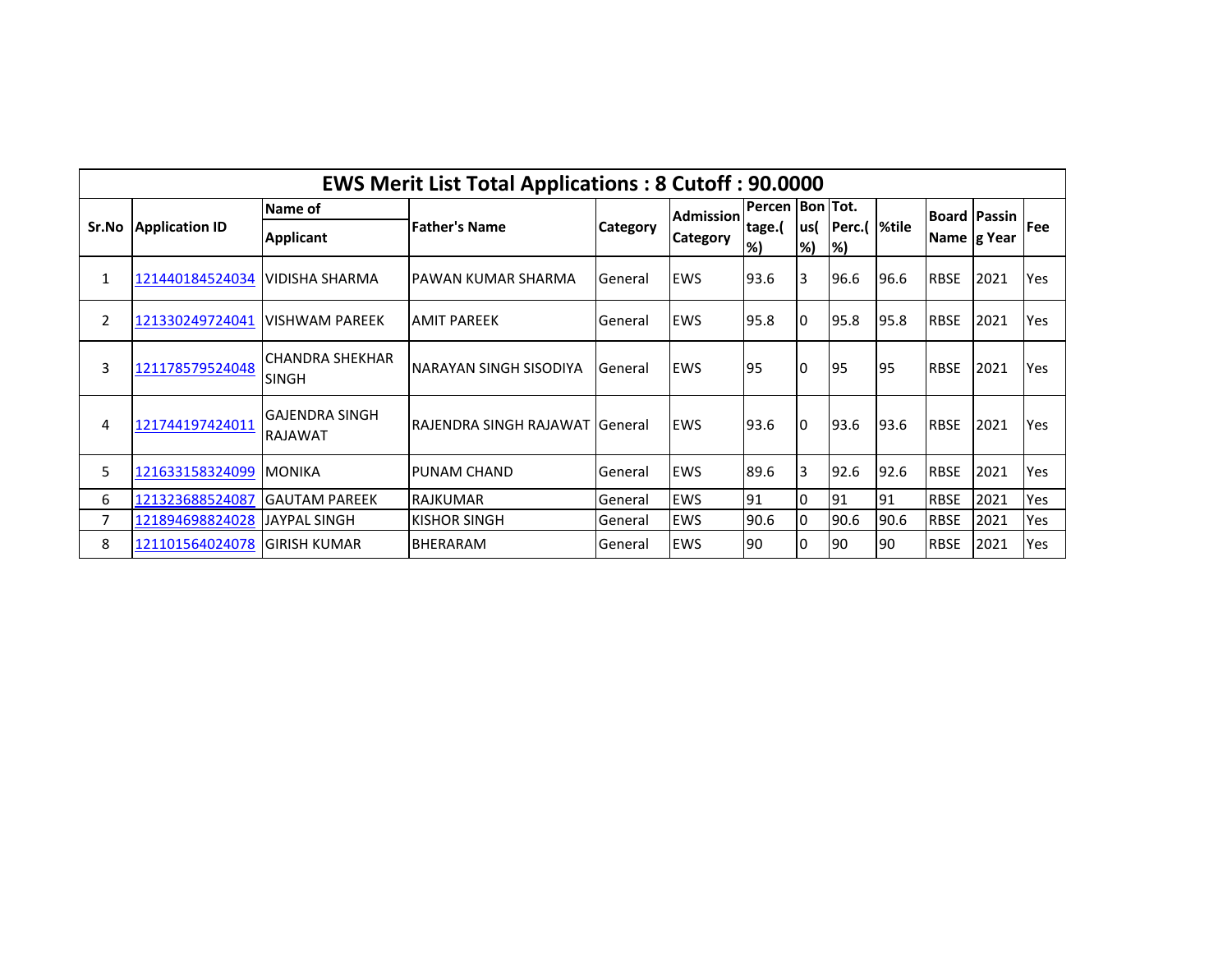|                | <b>OBC Merit List Total Applications: 18 Cutoff: 95.2000</b> |                                     |                          |            |                           |        |          |        |       |             |                     |            |  |  |
|----------------|--------------------------------------------------------------|-------------------------------------|--------------------------|------------|---------------------------|--------|----------|--------|-------|-------------|---------------------|------------|--|--|
| Sr.No          | <b>Application ID</b>                                        | Name of                             | <b>Father's Name</b>     | Category   | Admission Percen Bon Tot. |        |          |        | %tile |             | <b>Board Passin</b> | <b>Fee</b> |  |  |
|                |                                                              | <b>Applicant</b>                    |                          |            | Category                  | tage.( | lus(     | Perc.( |       | Name g Year |                     |            |  |  |
| 1              | 121258651624048                                              | <b>RAJENDRA KUMAR</b>               | <b>RAMCHANDRA</b>        | <b>OBC</b> | <b>OBC</b>                | 96.8   | 0        | 96.8   | 96.8  | <b>RBSE</b> | 2021                | Yes        |  |  |
| $\overline{2}$ | 121140441024041                                              | <b>KISHAN</b>                       | <b>KAMAL KUMAR</b>       | OBC        | OBC                       | 96.8   | $\Omega$ | 96.8   | 96.8  | <b>RBSE</b> | 2021                | Yes        |  |  |
| 3              | 121158020624084                                              | <b>BABULAL</b>                      | NEMICHAND MOOND          | OBC        | <b>OBC</b>                | 96.6   | IO.      | 96.6   | 96.6  | <b>RBSE</b> | 2021                | Yes        |  |  |
| 4              | 121624850824058                                              | <b>SONU JANGIR</b>                  | <b>INDRAJ JANGIR</b>     | OBC        | OBC                       | 96.2   | 0        | 96.2   | 96.2  | <b>RBSE</b> | 2021                | Yes        |  |  |
| 5              | 121165887024058                                              | <b>PAWAN KUMAR</b><br><b>SINWAR</b> | SANWARMAL SINWAR         | <b>OBC</b> | <b>OBC</b>                | 96.2   | 0        | 96.2   | 96.2  | <b>RBSE</b> | 2021                | Yes        |  |  |
| 6              | 121252998624028                                              | <b>SHARMILA</b>                     | <b>BHADAR RAM</b>        | OBC        | OBC                       | 93.2   | 3        | 96.2   | 96.2  | <b>RBSE</b> | 2021                | Yes        |  |  |
| $\overline{7}$ | 121595046124097                                              | <b>POONAM</b>                       | <b>BHANWARLAL SWAMI</b>  | OBC        | OBC                       | 93.2   | 3        | 96.2   | 96.2  | <b>RBSE</b> | 2021                | Yes        |  |  |
| 8              | 121689878424059                                              | JAGDISH SINWAR                      | DHANPAT RAM SINWAR       | OBC        | OBC                       | 96     | 0        | 96     | 96    | <b>RBSE</b> | 2021                | Yes        |  |  |
| 9              | 121748239124084                                              | <b>VIKASH SWAMI</b>                 | <b>FUL DAS</b>           | <b>OBC</b> | OBC                       | 95.8   | 0        | 95.8   | 95.8  | <b>RBSE</b> | 2021                | Yes        |  |  |
| 10             | 121549056824076                                              | OMPRAKASH SUTHAR LALCHAND SUTHAR    |                          | OBC        | OBC                       | 95.8   | 0        | 95.8   | 95.8  | <b>RBSE</b> | 2021                | Yes        |  |  |
| 11             | 121185432424069                                              | <b>ANURAG PRAJAPAT</b>              | SHYAMSUNDAR PRAJAPAT     | OBC        | OBC                       | 95.8   | 0        | 95.8   | 95.8  | <b>RBSE</b> | 2021                | Yes        |  |  |
| 12             | 121425577524086                                              | <b>INDRAJ SARAN</b>                 | <b>OM PRAKASH</b>        | OBC        | OBC                       | 95.8   | $\Omega$ | 95.8   | 95.8  | <b>RBSE</b> | 2021                | Yes        |  |  |
| 13             | 121582911324041                                              | <b>SNEHA JANGIR</b>                 | <b>RANJEET KUMAR</b>     | OBC        | OBC                       | 92.6   | 3        | 95.6   | 95.6  | <b>RBSE</b> | 2021                | Yes        |  |  |
| 14             | 121439604924015                                              | <b>KAVITA GANDAS</b>                | <b>NATTHU RAM GANDAS</b> | OBC        | OBC                       | 92.4   | 3        | 95.4   | 95.4  | <b>RBSE</b> | 2021                | Yes        |  |  |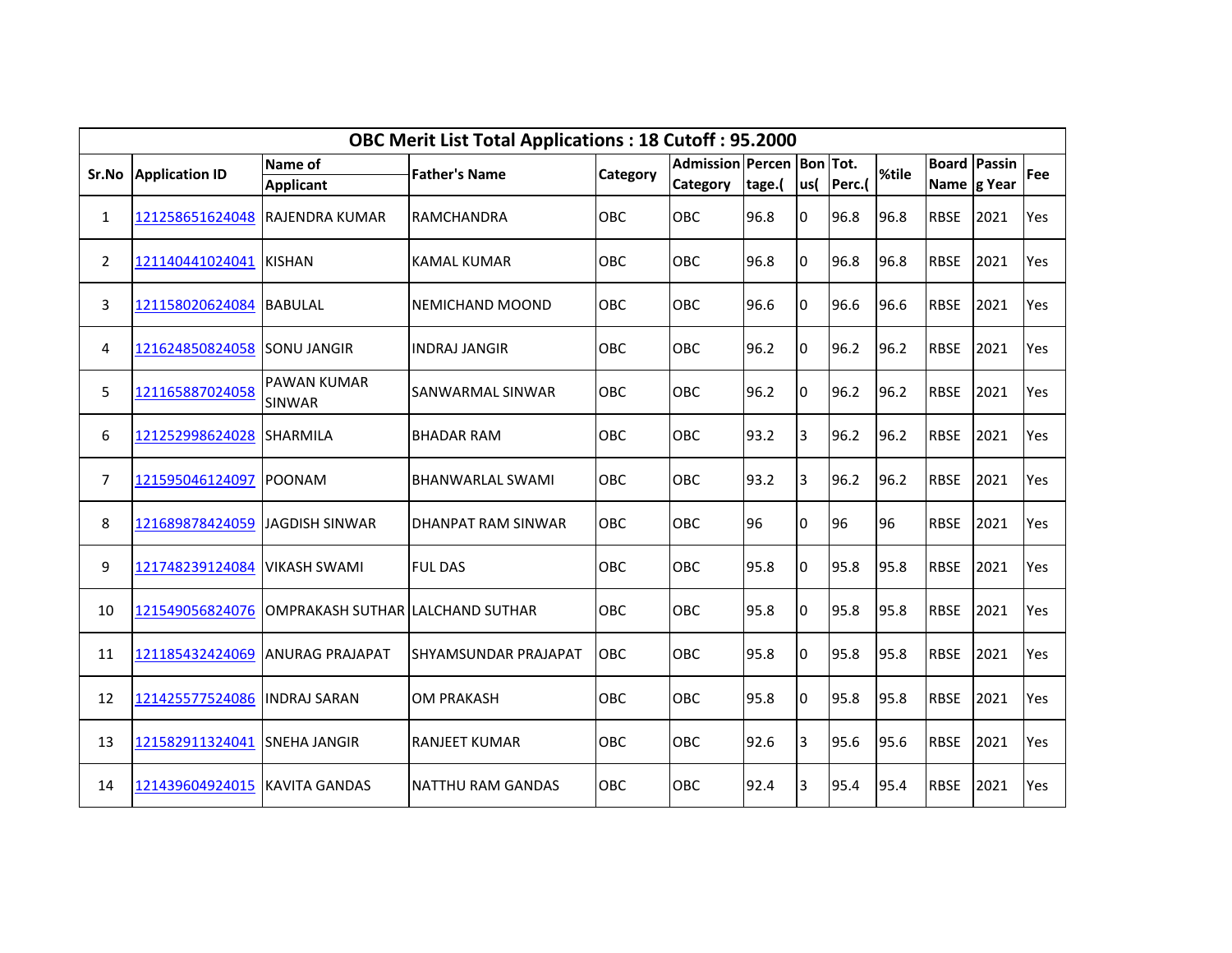| 15 | 121932505824090   IKBAL KHAN TELI | <b>SHARIF KHAN</b>       | <b>OBC</b> | <b>OBC</b> | 95.2 | 10 | 95.2  | 95.2  | <b>RBSE</b>  | 2021 | <b>Yes</b> |
|----|-----------------------------------|--------------------------|------------|------------|------|----|-------|-------|--------------|------|------------|
| 16 | 121527467724089 SAURABH DARJI     | BHAGAWANA RAM            | <b>OBC</b> | <b>OBC</b> | 95.2 | 10 | 195.2 | 95.2  | <b>RBSE</b>  | 2021 | <b>Yes</b> |
| 17 | 121782879024092 ANAND SUTHAR      | <b>IKISHANLAL SUTHAR</b> | <b>OBC</b> | <b>OBC</b> | 95.2 | 10 | 195.2 | 95.2  | <b>IRBSE</b> | 2021 | Yes        |
| 18 | 121770200624061 SATYAVEER SARAN   | <b>ILICHHURAM SARAN</b>  | <b>OBC</b> | <b>OBC</b> | 95.2 | 10 | 195.2 | 195.2 | <b>IRBSE</b> | 2021 | Yes        |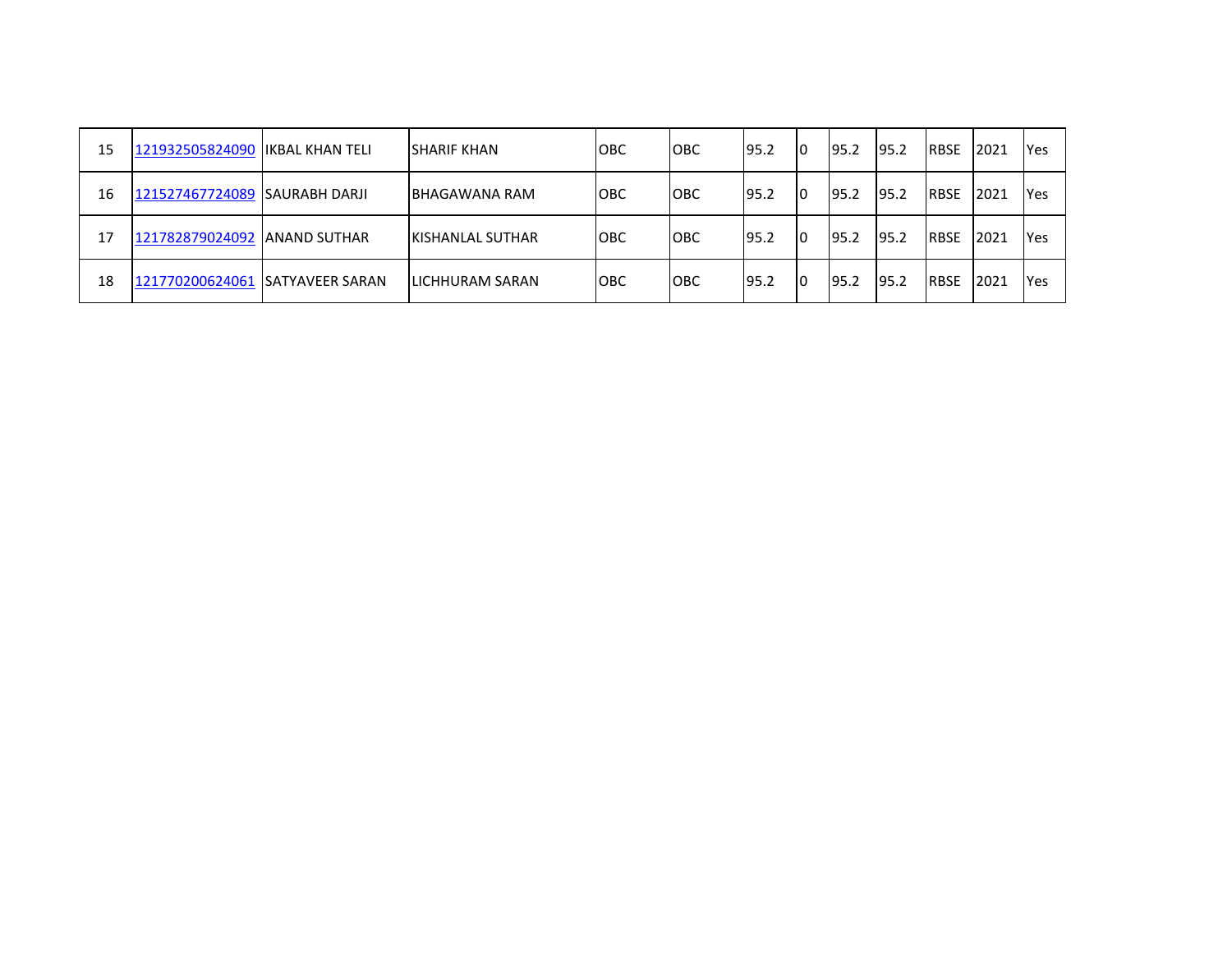|                | SC Merit List Total Applications: 14 Cutoff: 91.0000 |                                     |                          |                 |                           |        |      |        |       |             |                     |     |  |  |
|----------------|------------------------------------------------------|-------------------------------------|--------------------------|-----------------|---------------------------|--------|------|--------|-------|-------------|---------------------|-----|--|--|
| Sr.No          | <b>Application ID</b>                                | Name of                             | <b>Father's Name</b>     | <b>Category</b> | Admission Percen Bon Tot. |        |      |        | %tile |             | <b>Board Passin</b> | Fee |  |  |
|                |                                                      | <b>Applicant</b>                    |                          |                 | <b>Category</b>           | tage.( | lus( | Perc.( |       |             | Name g Year         |     |  |  |
| 1              | 121590029424024                                      | <b>GEETA KUMARI</b><br><b>NAYAK</b> | <b>KASHI RAM</b>         | <b>SC</b>       | <b>SC</b>                 | 93.2   | 3    | 96.2   | 96.2  | <b>RBSE</b> | 2021                | Yes |  |  |
| $\overline{2}$ | 121602735724067                                      | <b>SALONI KHERIWAL</b>              | <b>RAJKUMAR KHERIWAL</b> | <b>SC</b>       | <b>SC</b>                 | 92.6   | 3    | 95.6   | 95.6  | <b>RBSE</b> | 2021                | Yes |  |  |
| 3              | 121207619524048                                      | <b>IMUKESH MEGHWAL</b>              | <b>RAMSWARUP MEGHWAL</b> | <b>SC</b>       | <b>SC</b>                 | 95.2   | 0    | 95.2   | 95.2  | <b>RBSE</b> | 2021                | Yes |  |  |
| 4              | 121878013324062                                      | PRIYANKA MEGHWAL ISUKHRAM           |                          | <b>SC</b>       | <b>SC</b>                 | 91.6   | 3    | 94.6   | 94.6  | <b>RBSE</b> | 2021                | Yes |  |  |
| 5              | 121620256024072                                      | <b>RAHUL PALIWAL</b>                | <b>KAMAL KUMAR</b>       | <b>SC</b>       | <b>SC</b>                 | 94.2   | 0    | 94.2   | 94.2  | <b>RBSE</b> | 2021                | Yes |  |  |
| 6              | 121910570024035                                      | <b>BABU LAL PANWAR</b>              | <b>MEGHA RAM PANWAR</b>  | <b>SC</b>       | <b>SC</b>                 | 93.4   | 0    | 93.4   | 93.4  | <b>RBSE</b> | 2021                | Yes |  |  |
| $\overline{7}$ | 121160435824048                                      | <b>JAMIT WALMIKI</b>                | <b>KAMAL KISHOR</b>      | <b>SC</b>       | <b>SC</b>                 | 93.2   | 0    | 93.2   | 93.2  | <b>RBSE</b> | 2021                | Yes |  |  |
| 8              | 121311132624046                                      | NEMARAM<br><b>MEGHWAL</b>           | <b>RUPARAM MEGHWAL</b>   | <b>SC</b>       | <b>SC</b>                 | 93.2   | 0    | 93.2   | 93.2  | <b>RBSE</b> | 2021                | Yes |  |  |
| 9              | 121138284924013                                      | <b>INEMA PARIHAR</b>                | <b>DHARMA RAM</b>        | <b>SC</b>       | <b>SC</b>                 | 90     | 3    | 93     | 93    | <b>RBSE</b> | 2021                | Yes |  |  |
| 10             | 121251390124092                                      | <b>CHANDRA PRAKASH</b>              | <b>NATTHU RAM</b>        | <b>SC</b>       | <b>SC</b>                 | 92.6   | 0    | 92.6   | 92.6  | <b>RBSE</b> | 2021                | Yes |  |  |
| 11             | 121849806724097                                      | <b>BANWARI LAL</b><br><b>DHARAT</b> | <b>BHAGU RAM DHARAT</b>  | <b>SC</b>       | <b>SC</b>                 | 92.6   | 0    | 92.6   | 92.6  | <b>RBSE</b> | 2021                | Yes |  |  |
| 12             | 121862148024079                                      | <b>INITISH MEGHWAL</b>              | <b>OMPRAKASH</b>         | <b>SC</b>       | SC                        | 92.2   | 0    | 92.2   | 92.2  | <b>RBSE</b> | 2021                | Yes |  |  |
| 13             | 121800071324085                                      | <b>MANOHAR</b>                      | <b>ISHAR RAM</b>         | <b>SC</b>       | <b>SC</b>                 | 91.6   | 0    | 91.6   | 91.6  | <b>RBSE</b> | 2021                | Yes |  |  |
| 14             | 121714780524030                                      | <b>SUSHIL KUMAR</b><br>SANDELA      | <b>JAI CHAND SANDELA</b> | <b>SC</b>       | <b>SC</b>                 | 91     | 0    | 91     | 91    | <b>RBSE</b> | 2021                | Yes |  |  |